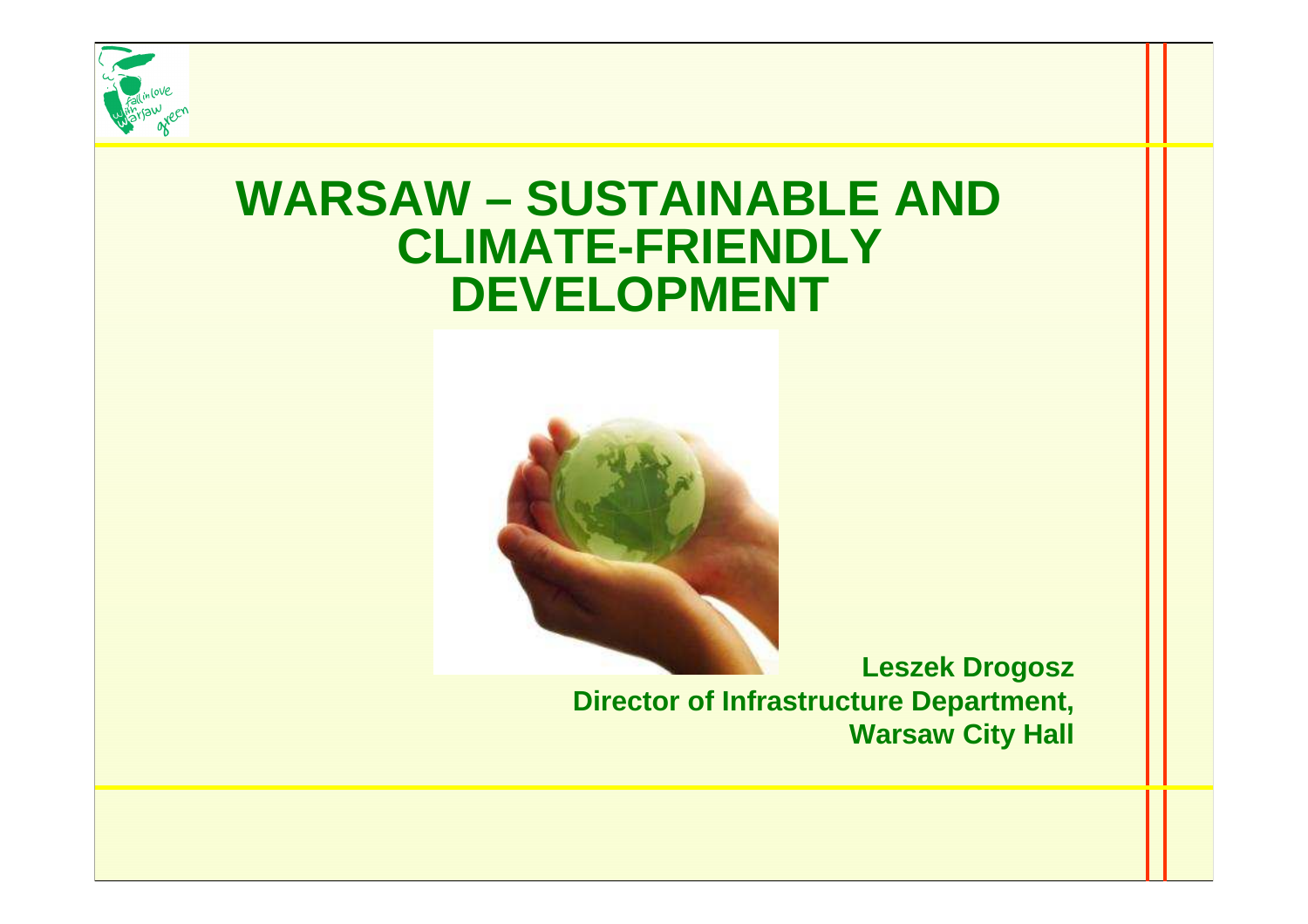

# **City of Warsaw**

#### $\sqrt{}$ **Main features:**

- **- area: 517 km²**
- **- inhabitants within administrative borders: 1.7 million**
- **- inhabitants within aglomeration: 2.5 million**
- **- density of population: 3300 per km²**
- **- registered enterprises: 300 000**
- **- budget for 2010: 3.1 billion euro**
- **- unemployment: 3.4%**

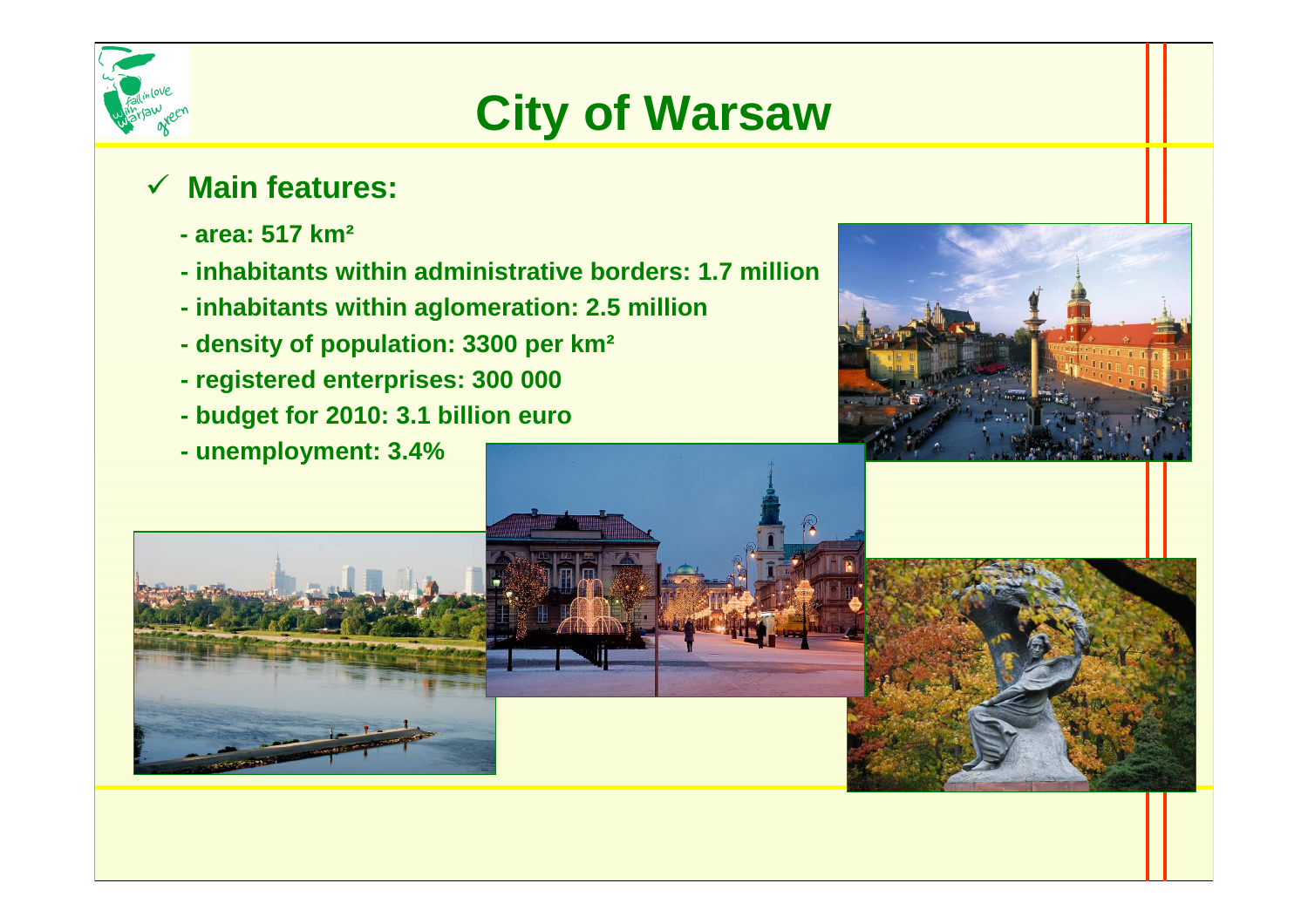

### **Covenant of Mayors**

- $\checkmark$ **Getting ready for implementation of our Sustainable Energy Action Plan**
- **Goals of Warsaw's Energy Action Plan:**
	- **- Modernization of energy production and distribution,**
	- **- Implementation of renawable energy sources,**
	- **- Optimization of energy consumption and resource management,**
	- **- Making buildings more energy-efficient,**
	- **- Introducing new solutions in transport,**
	- **- Changing energy consumers behaviour.**
- **Promotion of Covenant of Mayors ideas among Polish self-governments**



**Climate protection team – responsible for SEAP**

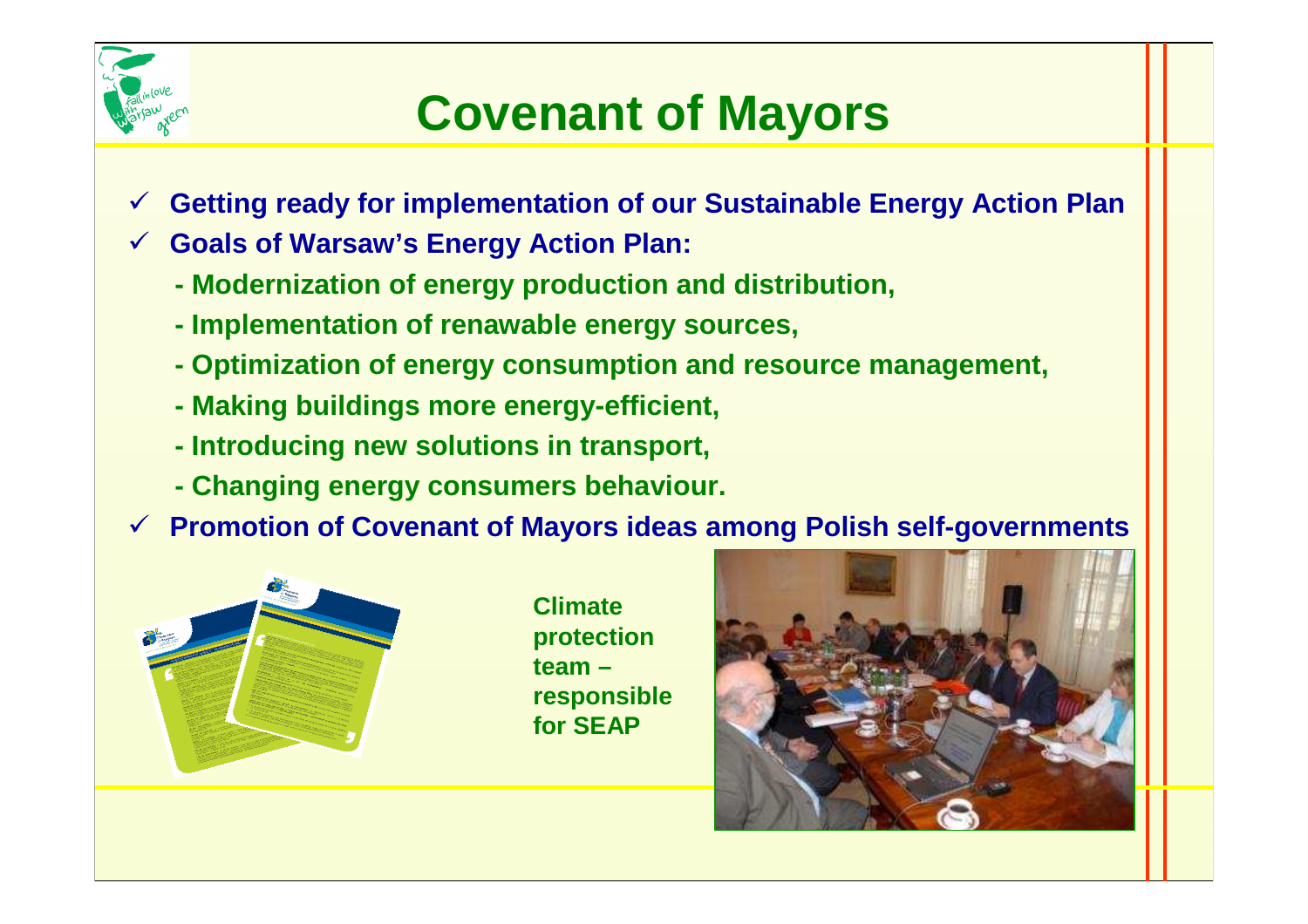

# **Covenant of Mayors**

#### **Warsaw among other European cities**

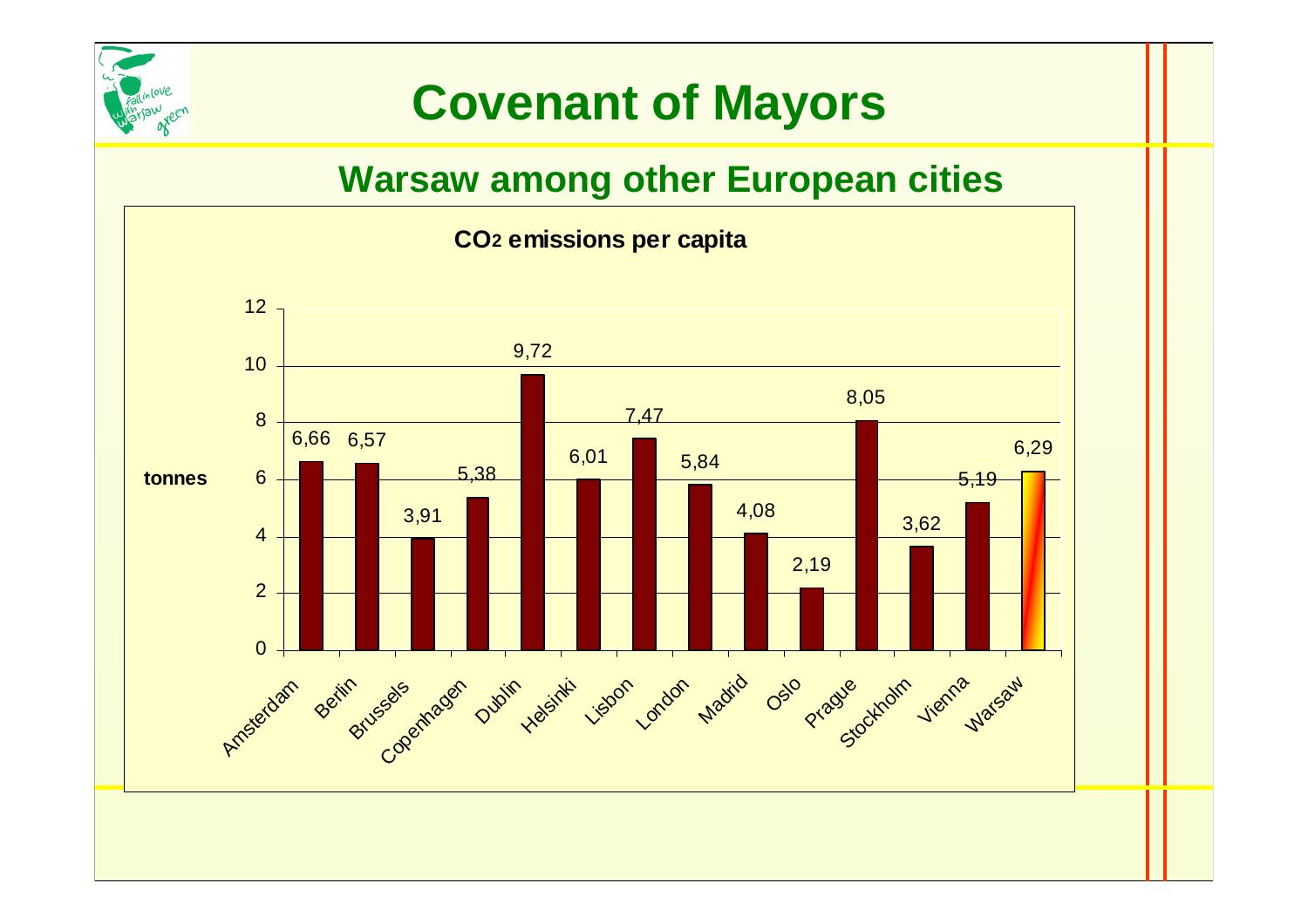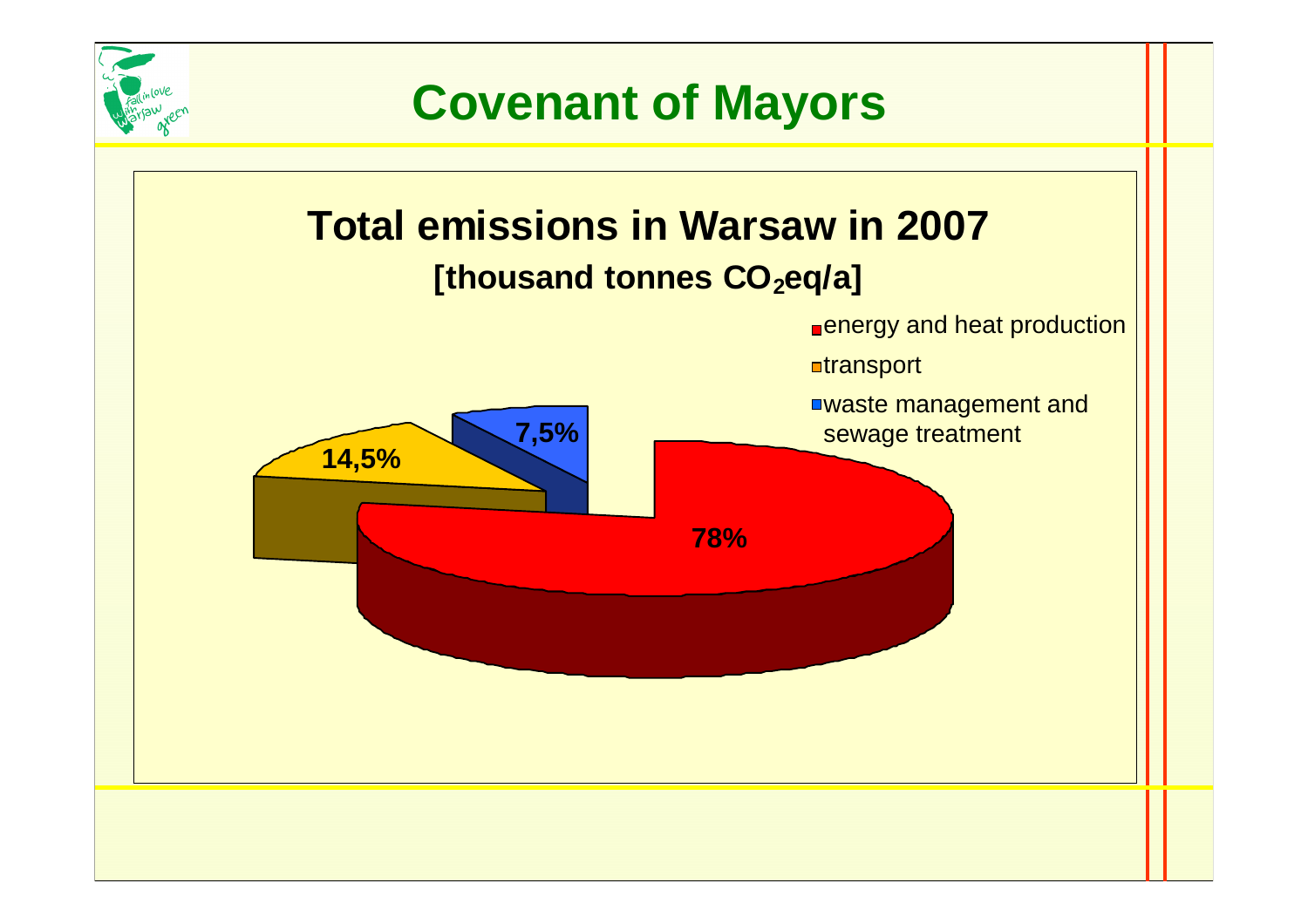

## **Covenant of Mayors**

#### **Sustainable Energy Action Plan – main activities on reduction of energy consumption**

| Lp.                     | <b>Tasks</b>                                                                                                 | <b>Planned</b><br>energy<br>savings<br>in 2020 | <b>Reduction</b><br>of $CO2$ | <b>Costs</b>          |
|-------------------------|--------------------------------------------------------------------------------------------------------------|------------------------------------------------|------------------------------|-----------------------|
|                         |                                                                                                              | [MWh/a]                                        | [t/a]                        | [million $\epsilon$ ] |
| 1                       | <b>Complex buildings retrofit in housing sector</b>                                                          | 1 399 200                                      | 415 562                      | 1020                  |
| $\overline{2}$          | <b>Complex buildings retrofit in service sector</b>                                                          | 1 150 783                                      | 341 782                      | 612                   |
| $\overline{3}$          | <b>Complex buildings retrofit in public sector</b>                                                           | 359 718                                        | 106 836                      | 191                   |
| $\overline{\mathbf{4}}$ | Modernization of heating system (e.g. replacement of<br>local heat sources with more efficient heat sources) | 105 000                                        | 31 185                       | 87                    |
| 5                       | <b>Retrofit of industrial buildings</b>                                                                      | 185 820                                        | 55 189                       | 49                    |
| 6                       | <b>Modernization of indoor lighting</b>                                                                      | 85 228                                         | 83 693                       | 9                     |
| $\overline{7}$          | <b>Modernization of street and outdoor lighting</b>                                                          | 55 000                                         | 54 010                       | 25                    |
| 8                       | <b>Replacement of old home electronics</b>                                                                   | 16 667                                         | 16 367                       | 57                    |
| 9                       | <b>Replacement of old IT equipment</b>                                                                       | 22727                                          | 22 3 18                      | 38                    |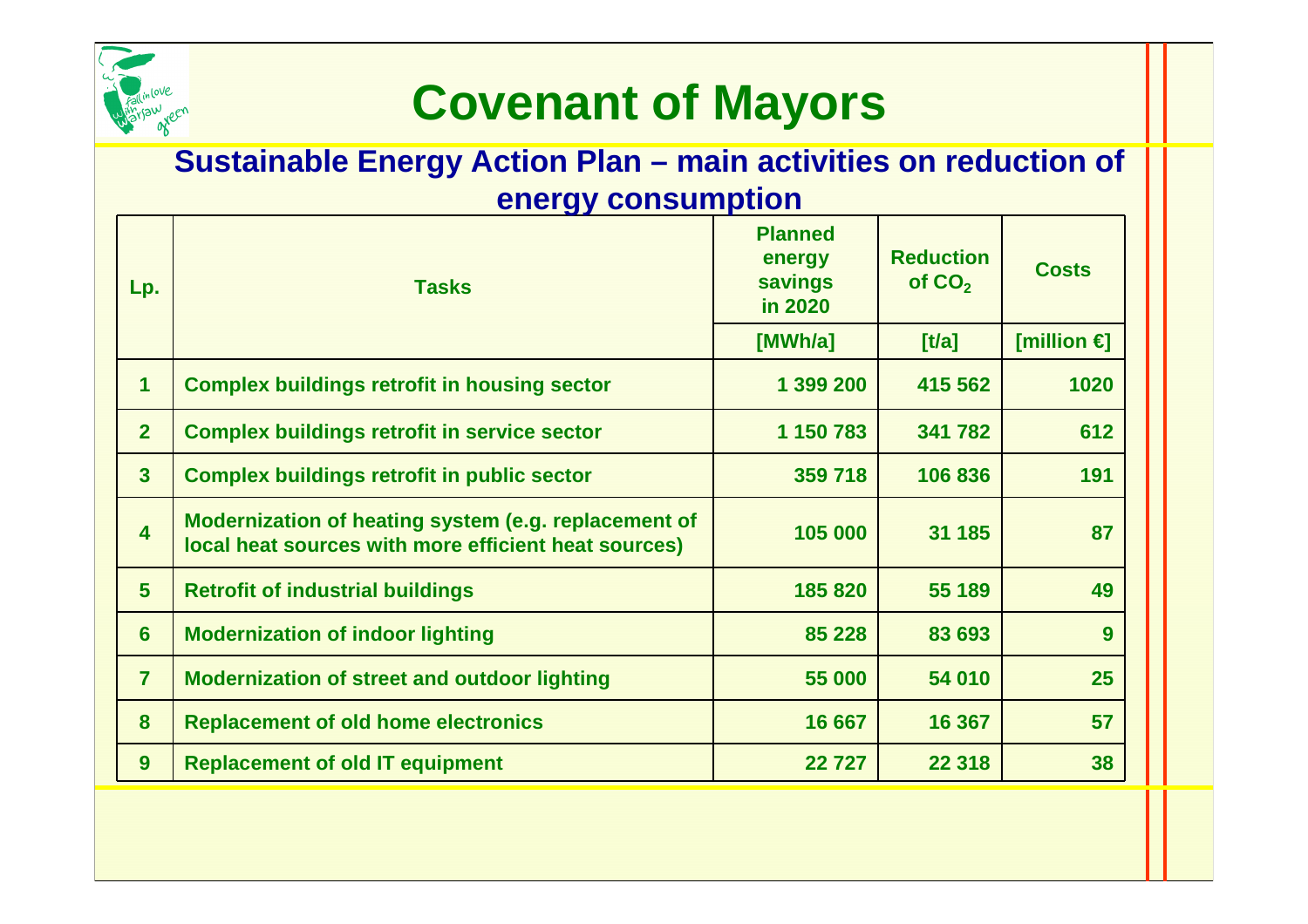

- **Street lighting modernization – plans for 2008-2012**
	- **- Energy consumption reduction by 22.2 GWh annually (currently 95.1 GWh)**
	- **- Electric energy cost reduction by € 2 millionannually (currently € 8.75 million)**
	- **- CO<sup>2</sup> emissions reduction by 20.5 thousand tonnes annually**

### **Transport**

- **- Expansion of existing public transport network**
- **- Purchase of 186 trams (375 million €)and <sup>35</sup> units for metro (250 million €)**
- **- Construction of the second metro line up to 2014 (1 billion €)**
- **Energy production in cogeneration**
	- **- coal consumption reduction by about 30%**
	- **- cogeneration produces from the same amount of fuels additional 3.4 TWh of energy for Warsaw**
	- **- CO<sup>2</sup> production reduced by 2 million tonnes annually**
- $\checkmark$ **Biomass combustion in power plants in Warsaw**
- $\checkmark$ **Waste-to-energy**